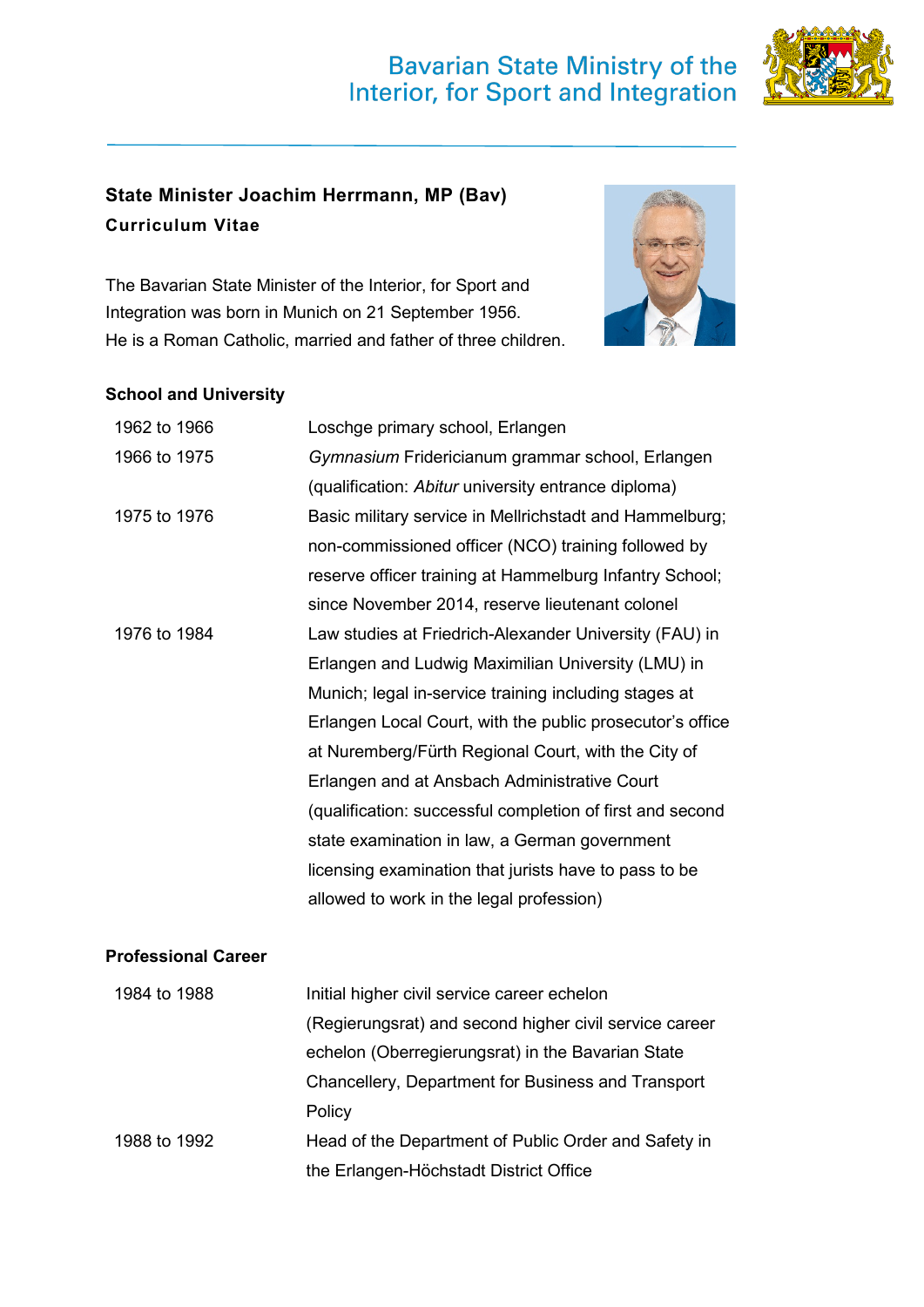| 1992 to 1994                                                                                                                                    | Counsel in the legal department at the Erlangen<br>location of Siemens AG;<br>admission to the German Bar (no licence to practice the<br>legal profession pursued since 2007)                                                                                                                                                                                                                      |
|-------------------------------------------------------------------------------------------------------------------------------------------------|----------------------------------------------------------------------------------------------------------------------------------------------------------------------------------------------------------------------------------------------------------------------------------------------------------------------------------------------------------------------------------------------------|
| <b>Political Career</b>                                                                                                                         |                                                                                                                                                                                                                                                                                                                                                                                                    |
| <b>Since 1977</b><br>1983 to 1991                                                                                                               | Member of the Junge Union and CSU<br>Member of the Federal Board of the Junge Union, the<br>youth organisation of the two conservative German<br>political parties, the CDU and CSU, Deputy National<br>Chairman from 1987 to 1991                                                                                                                                                                 |
| 1990 to 2004                                                                                                                                    | Member of Erlangen City Council, Chairman of the CSU<br>Group from 1990 to 1997                                                                                                                                                                                                                                                                                                                    |
| <b>Since 1994</b>                                                                                                                               | Member of the Bavarian Parliament, serving as member<br>of the Constitutional, Legal and Parliamentary Affairs<br>Committee (1994 to 1998), member of the Petitions and<br>Appeals Committee (1994 to 1997), member of the<br><b>Public Administration Affairs Committee (1996</b><br>to 1997)                                                                                                     |
| 1997 to 1998                                                                                                                                    | Deputy Secretary-General of the CSU                                                                                                                                                                                                                                                                                                                                                                |
| 1998 to 1999                                                                                                                                    | State Secretary for Labour & Social Affairs, Family,<br><b>Women and Health</b>                                                                                                                                                                                                                                                                                                                    |
| 1999 to 2003<br>2003 to 2007<br>Since 16 October 2007<br>Since October 2008<br>From 10 October 2013<br>From 21 March 2018<br>Since 12 Nov. 2018 | Vice-Chairman of the CSU Parliamentary Group<br>Chairman of the CSU Parliamentary Group<br>Bavarian State Minister of the Interior<br>Second Deputy Prime Minister of Bavaria<br>Bavarian State Minister of the Interior,<br>for Building and Transport<br>Bavarian State Minister of the Interior<br>and for Integration<br>Bavarian State Minister of the Interior,<br>for Sport and Integration |
|                                                                                                                                                 |                                                                                                                                                                                                                                                                                                                                                                                                    |